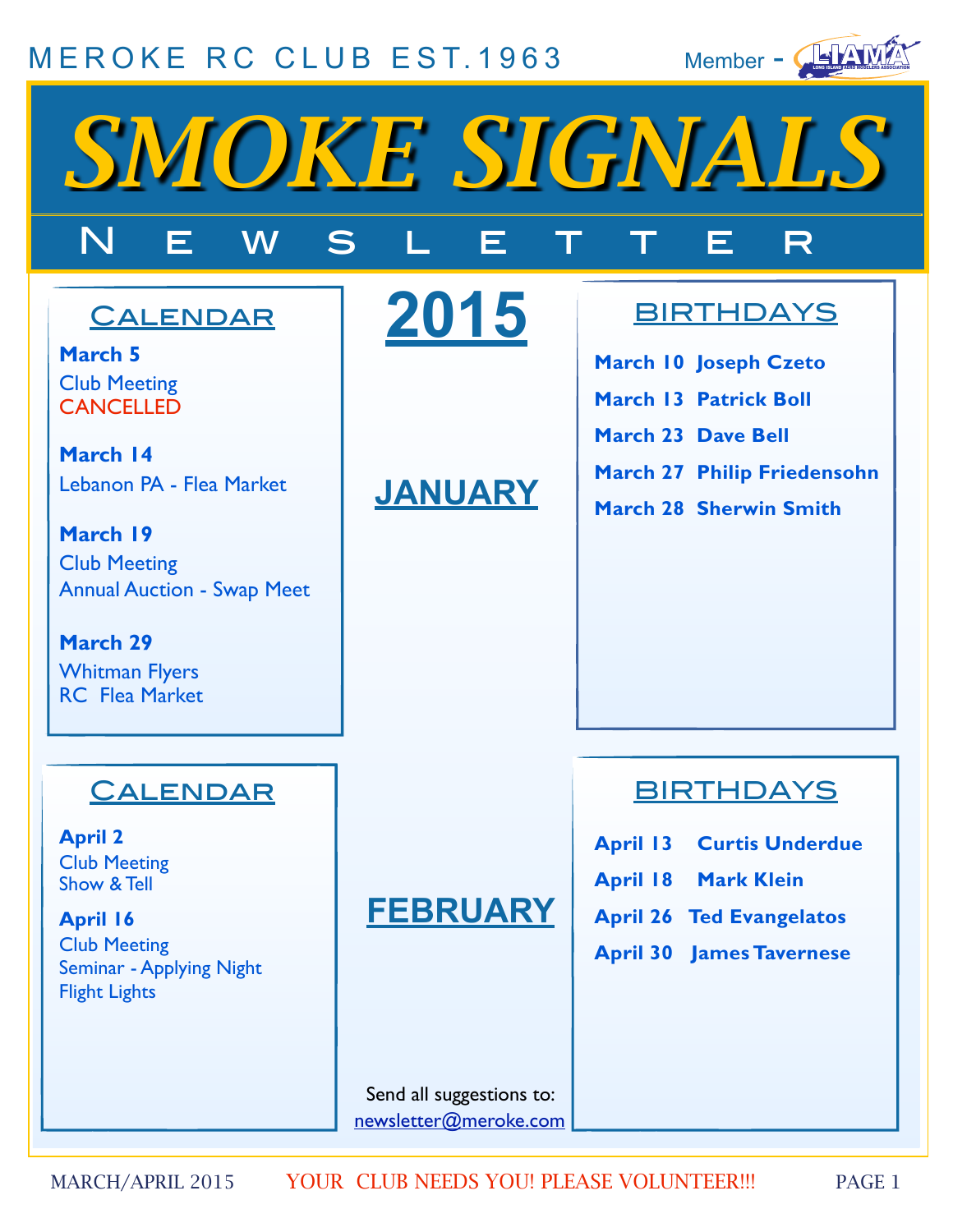### *S M O K E S I G N A L S*

*President Lou Pinto suggested that this year I include biographies of our younger club members and show what fine young men they are as well as dedicated club members. We started with Patrick Boll now it is Robby Wenk's turn.* 

I was born on Long Island in Huntington Station and have grown up there. I attend Huntington High School and am currently a junior. I do not play any sports, just keep myself entertained through various hobbies. I do not have a job as of now, but wish to get one so I have some spending money for my hobbies.

 I found out/joined the club because my cousin Bryan saw an RC jet for sale and wanted to buy it. Knowing Nelson flew planes and lives across the street from me, Bryan asked him about the jet and Nelson invited us to the field and from there it just grew on my cousin and I and we joined the club and hobby. My favorite plane to fly would be either my micro Stryker or a very very micro Cessna that I put together.



QUESTION: How did you get into our hobby?

ANSWER: I found out about the hobby and began to fly from Nelson, as stated in my bio.

QUESTION: What are your favorite subjects in school?

ANSWER: My favorite subjects in school would be math (only because it comes natural to me so I find it to be like a free period), science(except for earth science, that was horrible), and wood shop.

QUESTION: What career path do you want to pursue?

ANSWER: At the moment I have no clue what I truly would like to have a career in, but it would be really cool to find a career relating to any of my hobbies; some of which are actually full time, successful jobs for people.

QUESTION: What do you want to accomplish in your life?

ANSWER: In my adulthood, I don't have many accomplishments that I wish to achieve, just to have a nice house(nothing fancy, just nice and simple), free weekends would be optimal, a decent job to support a happy lifestyle, and a nice car/truck.

QUESTION: What are your interests other than R/C flying? ANSWER: Most of my other interests outside of the RC hobby are hands-on activities relating to a shop scenario.

QUESTION: What is your favorite maneuver when you fly?

ANSWER: I don't know too many flying maneuvers, but I find rolls with fast planes to be fun and look cool, as for flying on the simulator, I find a lot of fun attempting to hover (never longer than 3 seconds max).

QUESTION: What is the one thing that would surprise us about you?

ANSWER: A fact about myself that I think would surprise most people in the club/hobby is that the first time I flew, I hated it and thought it was the most boring thing in the world, but now I love it.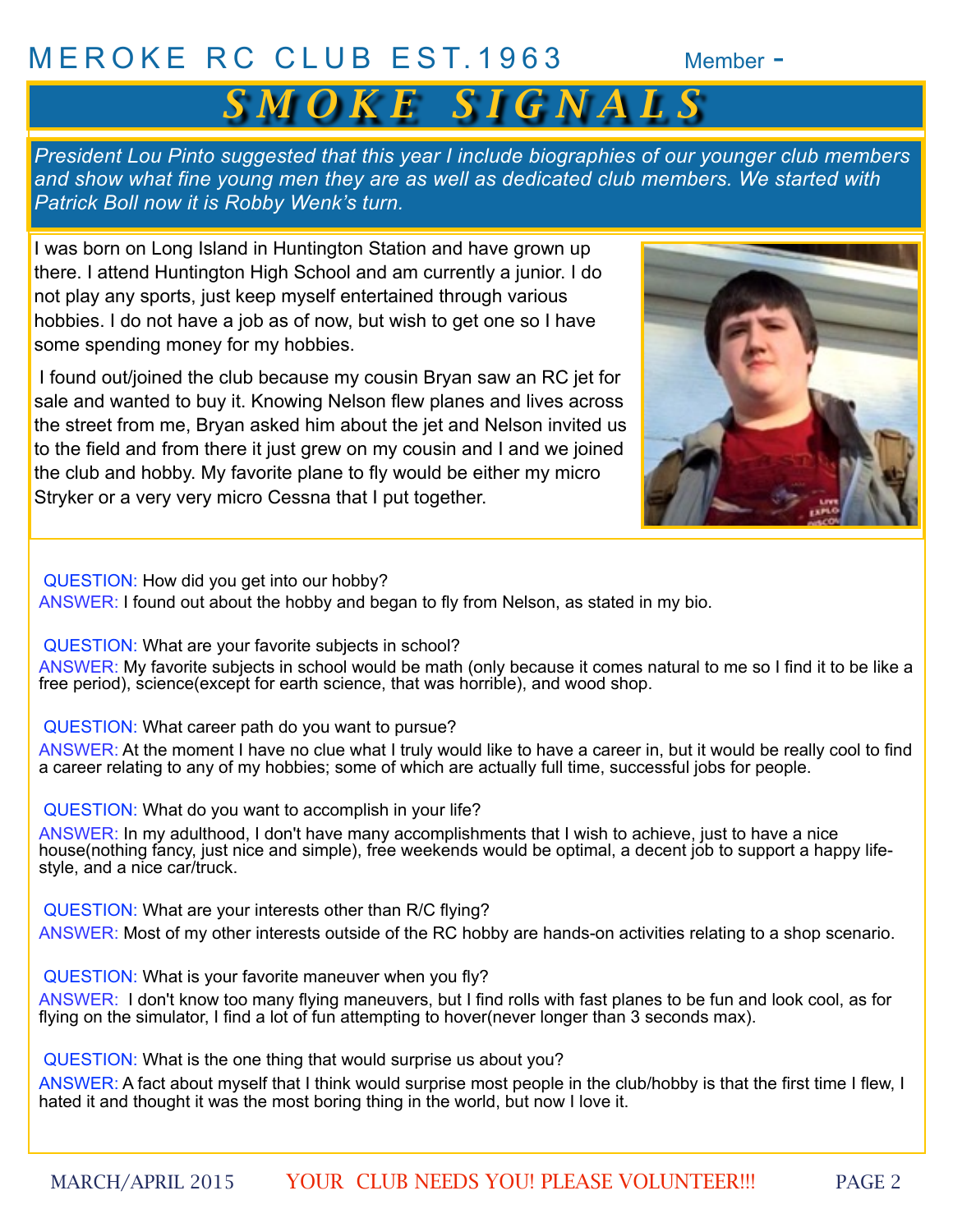### *S M O K E S I G N A L S*

*From a new member to an old member...this comes from Lou Pinto.*

#### An Unforgotton Meroke Club Member Joe DiPrima

While reading a past copy of the RC Flyer Magazine which I received at the WRAM Show I noticed a past member and president of our club. Joe DePrima had been a long time meroke member until moving to Carolina. He was my first flight instructor. Joe contributed greatly to where us Merokes stand today helping in design and building the first Meroke Safety Benches. He was also involved in the clubs building programs and also editor of the clubs newsletters. Joe also took the Merokes in the AMA Club Leader status.

He was a great guitar player as you can see from this photo playing with the Joe Nall Band.



Article written by Lou Pinto (Meroke President)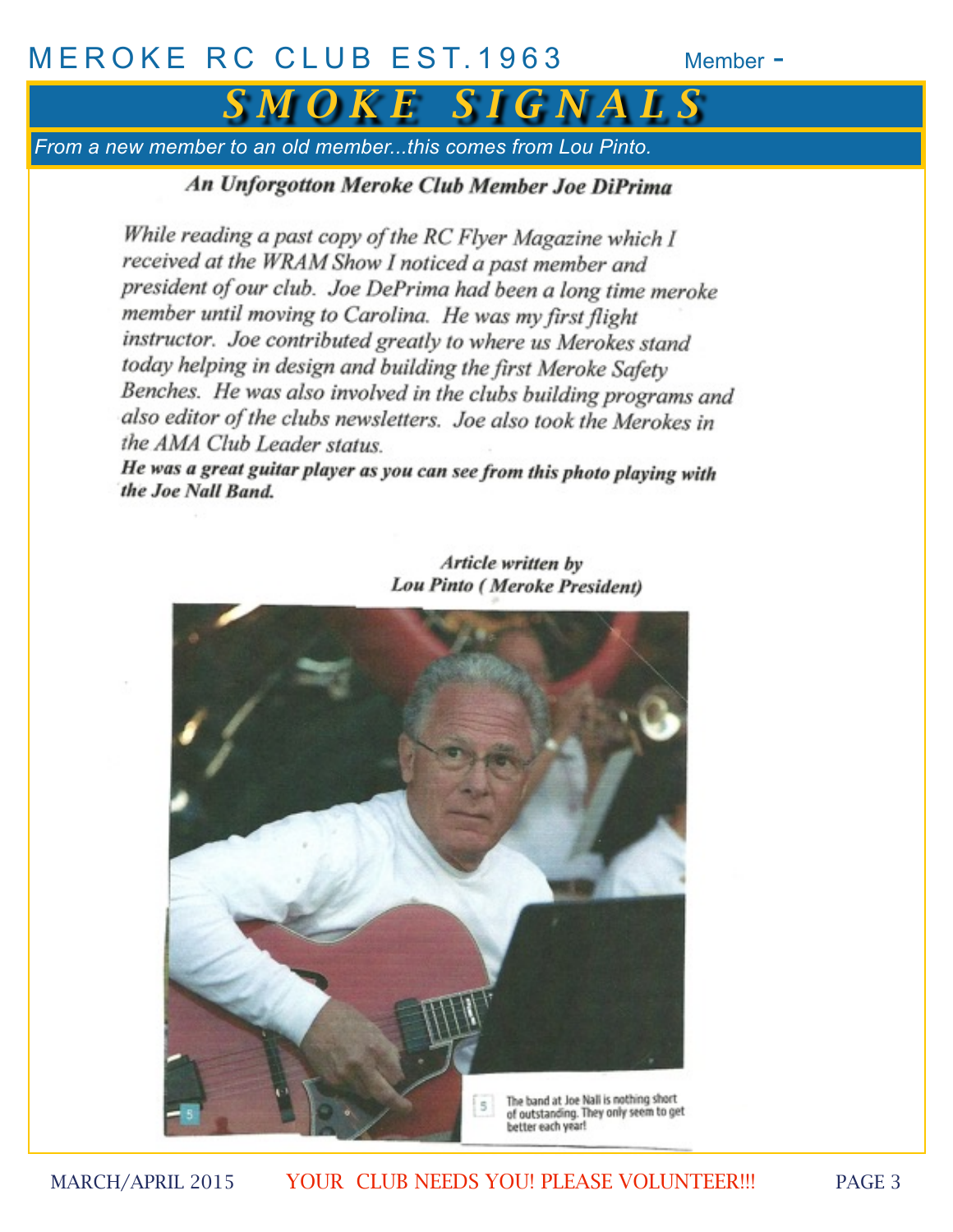### *S M O K E S I G N A L S*

*I asked Nelson Ramos to write an update on the BUILD CLUB activities and as usual he came through with flying colors.*



Meroke R/C Club

Meroke building program update.

Where are we now with this model building program? When was the start, how are we progressing and what and will be the finish.

 We started the Meroke airplane model building and repairing session the first week of November 2014continuing until the last week in March 2015. Meeting every Saturday morning from 9 AM until 12 noons. Every Saturday is a full morning most of the table are full with models

needing repairs, stripping covering, swapping parts from one model to another, and of cause building from a kit and setting up the elevator, rudder, ailerons and engine carburetor.

We started by stripping our battle torn paint ball trainers, removing the engines, electronics, hardware everything we could use we striped. Thanks to our members who contributed trainers we started to install the parts we removed to make two flight worthy trainers.

 By the end of December the trainers for the 2015 flying season were completed. We did some repairs on the trainers replaced balsa, added covering and what ever was necessary to complete and make it ready for test flight starting this April.

 At the beginning of the New Year we started the Meroke electric airplane. The kit FUN ONE was another contribution. This kit is made for glow fuel engine but is being built for electric. . As we are now in the last week of February we still have the month of March to complete this model. The Fun ONE is fully constructed and we are on schedule to start the film covering. By the end of March the two trainers and the Meroke electric will be ready for test flight.

 Some Meroke members came in with models that needed complete restoration. Stripping the covering and learning how to reconstruct the wing and the fuselage. One member also did some kit bashing, changing the tail section and engine compartment.

We had ARF 's needing some attention correcting existing problems, one member had tank problem, another had more right turn and little left we had cowl issues on one model another ARF we had to set up the computer radio, balancing issues and setting up a glow engine for down and right thrust.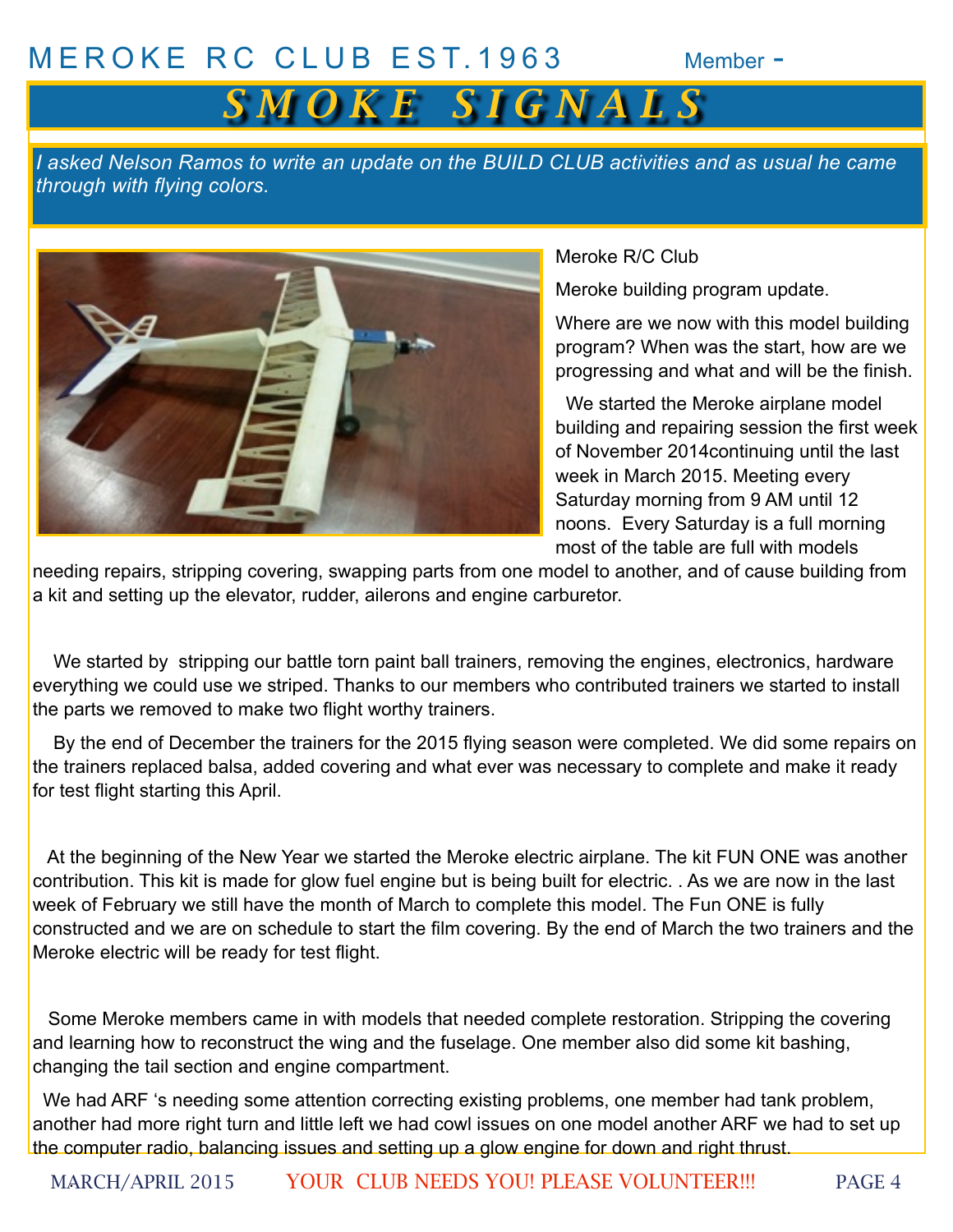### *S M O K E S I G N A L S*



We all learn how to build, set up, repair balsa, covering, engine, electronics, work with fiberglass. But I think what's important isn't just do the repairs but how and why all this affects the model flying. The information given to those Meroke members will help them on future models.The Meroke R/C Club is known for teaching .For those seeking instruction on flying and building this club fills the requirement.

We have flight instructors and off season we have the building

program. : Learning the correct way, flying safe building correctly.

 A special thanks should be given to one of our member, James Gilmartin the old battle torn paint ball trainer that in my model experience opinion aren't worth repairing Jim is resurrecting them. Jim removes the covering and found that the covering was holding the wing together the same with the fuselage (LOTS of Balsa Pieces).

 After many weeks of reconstructing by Jim now this paint torn battle trainer is ready for covering and should be ready for April. Why did he take on this project and why take it home work on it spend time and the monies needed to complete this trainer at no cost to the club.

 James Gilmartin wanted to learn. It's harder to build a model without plans, no kits and not knowing where to start. After this building season he should be able to repair his own model. This is the reason for the Meroke model building sessions.

 This has been a very busy year for the guys and myself. I'm in the middle of building a Top Flight giant scale P-51 D mustang. I will have electric retracts, sliding canopy, detail cockpit, 9 servos digital, one actuator (for canopy). 50 CC gas engine with custom exhaust system, and I plan to install a battery power sharing system. For the finishing I'm thinking of painting this model. Lets see how much this thing will weigh when it's completed.

In the middle of all this we had the pleasure of having a visit from Hoftra University Students . They came with their video camera , interview some members and posted edited version on YOU TUE.

A reminder to our Meroke R/C Club members this building program is for all who wish to learn.Any member can just visit and see the work that's' going on.

That's enough for now see you guys in April for the test flight.

Nelson

**,**